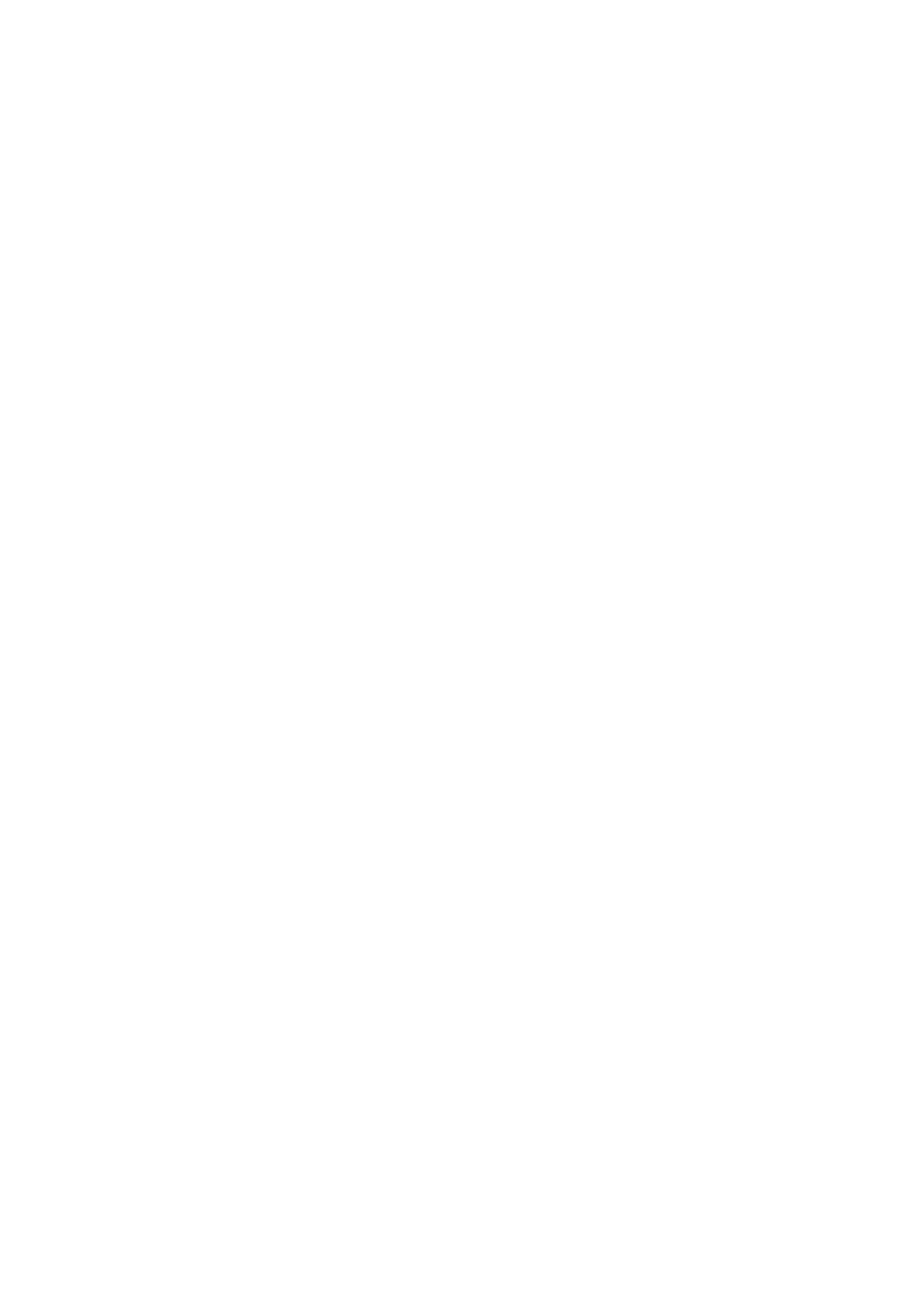# **Recommendations arising from the Joint SCAR / CEP Workshop on Further Developing the Antarctic Protected Area System**

# **Prague, Czech Republic, 27-28 June 2019**

### **Working Paper submitted by Australia, SCAR and the United States as the workshop co-conveners and the Czech Republic as the workshop host**

## *Summary*

The Joint SCAR / CEP Workshop on Further Developing the Antarctic Protected Area System was held in Prague, Czech Republic, from 27-28 June 2019. The Committee is invited to consider the recommendations arising, which are outlined in this Working Paper. The full co-conveners' report of the workshop is presented separately in Information Paper 165.

# *1. Background*

At CEP XXI (2018) the Committee considered Working Paper 16 *Proposal for a joint SCAR / CEP workshop on further developing the Antarctic protected area system* jointly prepared by Argentina, Australia, Belgium, Chile, China, the Czech Republic, France, Germany, Japan, New Zealand, Norway, the Russian Federation, SCAR, the United Kingdom, and the United States. The Committee strongly supported the proposal to convene a joint SCAR / CEP workshop on further developing the Antarctic protected area system, consistent with actions identified in the CEP Five-Year Work Plan and the CEP Climate Change Response Work Programme (CCRWP).

The Joint SCAR / CEP Workshop on Further Developing the Antarctic Protected Area System was hosted by the Czech Ministry of the Environment at the Masaryk College in Prague, Czech Republic, from 27-28 June 2019. The workshop was co-convened by Ewan McIvor (Australia), Chandrika Nath (SCAR), Polly Penhale (United States) and Aleks Terauds (SCAR), and was attended by 50 participants, including 9 representatives of SCAR, representatives of 19 CEP Members and representatives of 3 CEP Observers (see list of participants in Information Paper 165).

As agreed at CEP XXI, the workshop terms of reference were to:

- 1) Review the current status of the Antarctic protected area system.
- 2) Identify information and resources relevant to designating ASPAs within a systematic environmental-geographic framework.
- 3) Identify actions that could be taken to support the further development of the Antarctic protected area system.
- 4) Prepare a report for consideration by the CEP.

The workshop addressed these terms of reference through a series of presentations, plenary discussion sessions and break-out groups.

## *2. Outcomes and recommendations*

The full workshop report is presented in Information Paper 165 *Co-conveners' report of the Joint SCAR / CEP Workshop on Further Developing the Antarctic Protected Area System, Prague, Czech Republic, 27-28 June 2019* (Australia, Czech Republic, SCAR, United States). The following sections reflect the workshop co-convener's observations on the main conclusions, and present the five recommendations agreed by participants during the final session of the workshop.